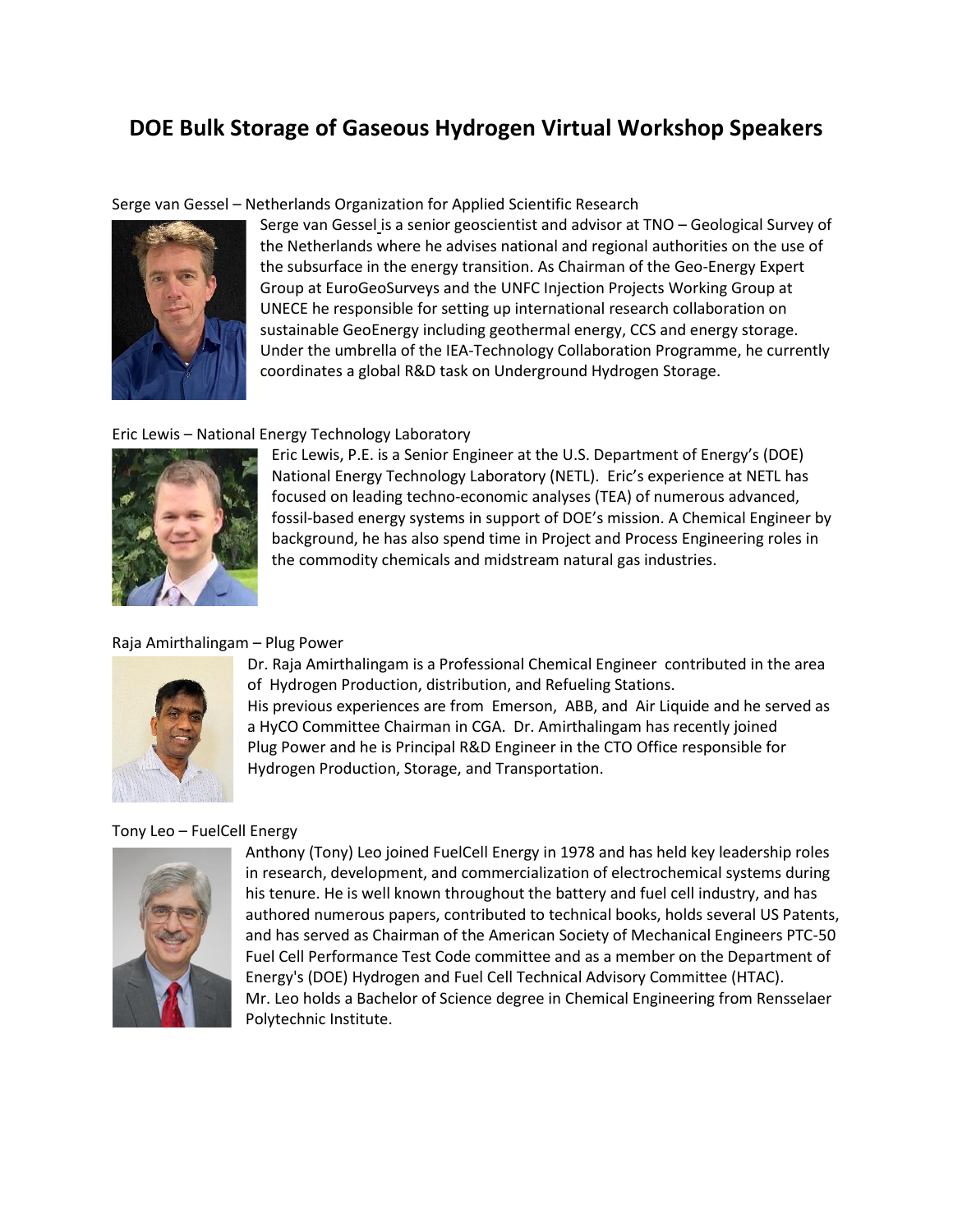## Michael DeBortoli – Northern California Power Agency (NCPA)



Spending his whole career in the power industry, Michael DeBortoli is a Professional Engineer and has spent 27 years in the development and operation of geothermal and combustion turbine power generation projects. More recently, he's spent time with Northern California Power Agency (NCPA) and their Lodi Energy Center. It is a 300 MW combined cycle combustion turbine built on the Siemens SGT6-5000F technology. He chose the unit for its fast and flexible operation profile to allow it to integrate with renewables and hit startup targets for the evening ramp.

More recently, Michael has taken on the role as lead in the green hydrogen development for NCPA and has completed the first step in preparing the units for green hydrogen combustion. He looks forward to expanding on that project with the production and storage of green hydrogen.

#### Upshur Quinby – Microsoft



Upshur Quinby is part of Datacenter Advanced Development group focusing on future solutions for Microsoft's energy and sustainability goals. Prior to Microsoft worked in power, renewable energy, and oil hydrogen processing.

## Hilary Petrizzo – SoCalGas



Hilary Petrizzo is the new SoCalGas Carbon Capture, Utilization, and Sequestration Commercial Development Manager. Prior this role, Hilary was the first member of the SoCalGas Hydrogen Engineering Team where she led a focus on hydrogen storage and the SoCalGas Hydrogen Blending Demonstration Program. Hilary also has a background in petroleum geology and geohazards. Hilary has a Masters in Geology from UT Austin and Bachelors in Geology from UCLA.

#### Greg Wright – Wabtec



Greg Wright is the senior engineer at Wabtec Corporation leading the hydrogen decarbonization efforts. He has more than 13 years of experience in the rail industry. He has worked in various roles spanning from engine, cooling, systems to product management. He is looking at the complete hydrogen ecosystem to provide a comprehensive solution to Wabtec's rail customers.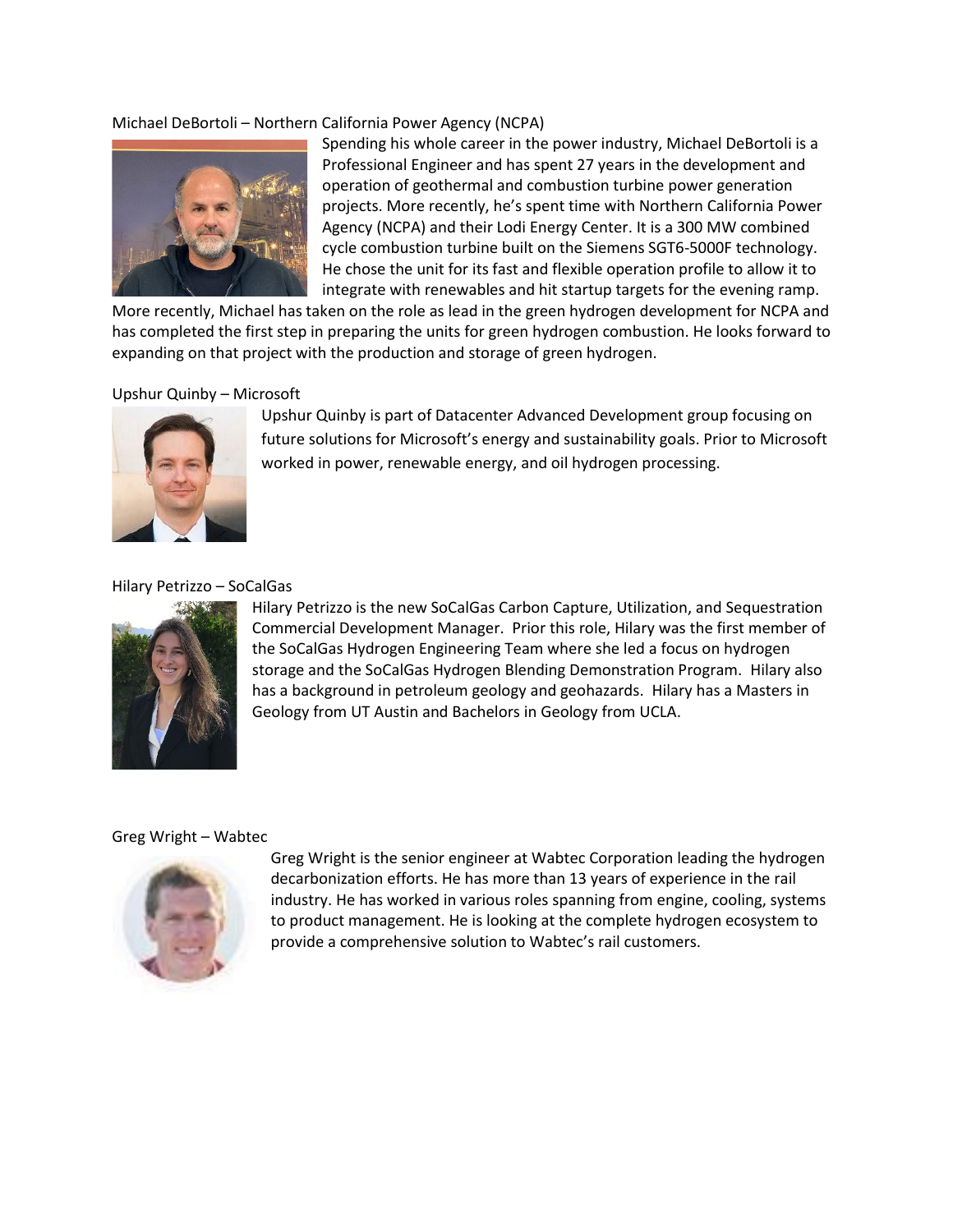### Nico Bouwkamp – California Fuel Cell Partnership



As the CaFCP Technical Program Manager, Nico is the project lead of member project teams intending to solve technical and informational challenges. In this role, he leads efforts related to fueling heavy-duty FCEVs with hydrogen, and roadmapping for passenger fuel cell vehicles, transit buses and medium- and heavy-duty trucks.

## Robert Smith – Pipeline & Hazardous Materials Safety Administration



In the position since 2003, Robert (Bob) manages pipeline R&D budget planning, program strategy and performance issues for PHMSA, with other Federal and State agencies, industry trade organizations and standards developing organizations. In addition, Bob works with several Technical Task Inspectors assigned to awarded research projects while also managing several projects as Agreement Official's Representative. Bob is also a Program Manager (Level 1) and Contracting Officer's Representative (Level 3). Prior to arriving at PHMSA in 2003, Bob worked seven years for the Bureau of Safety and Environmental Enforcement (formerly the Minerals Management Service)

within the Department of the Interior as the Pipeline and Human Factors Research Manager. Bob graduated from the Pennsylvania State University in 1997 with a BS in Petroleum and Natural Gas Engineering.

Vincent Holohan – Pipeline & Hazardous Materials Safety Administration



Mr. Holohan serves as an engineer within the Engineering and Research Division of the Office of Pipeline Safety (OPS), Pipeline and Hazardous Materials Safety Administration (PHMSA) at the United States Department of Transportation (DOT), which he joined in 2008. PHMSA is the DOT agency responsible for administering the Department's national regulatory program to assure the safe transportation of natural gas, petroleum, and other hazardous materials by pipeline. In addition to various other projects, Vincent acts as the OPS prime technical contact for both hydrogen and carbon dioxide pipelines.

Prior to joining DOT, Vincent worked in the natural gas industry as a Materials

Engineer. And before that, Vincent was a civilian Materials Engineer with the US Navy at Norfolk Naval Shipyard, working in their Regional Materials Test Laboratory, focusing on metallurgical testing and failure analysis.

Vincent received his Bachelors of Science in Materials Science and Engineering from Georgia Tech in 2000 and his Masters of Materials Science and Engineering from the University of Virginia in 2007. Vincent was raised in southern New York State and currently lives in Falls Church, VA.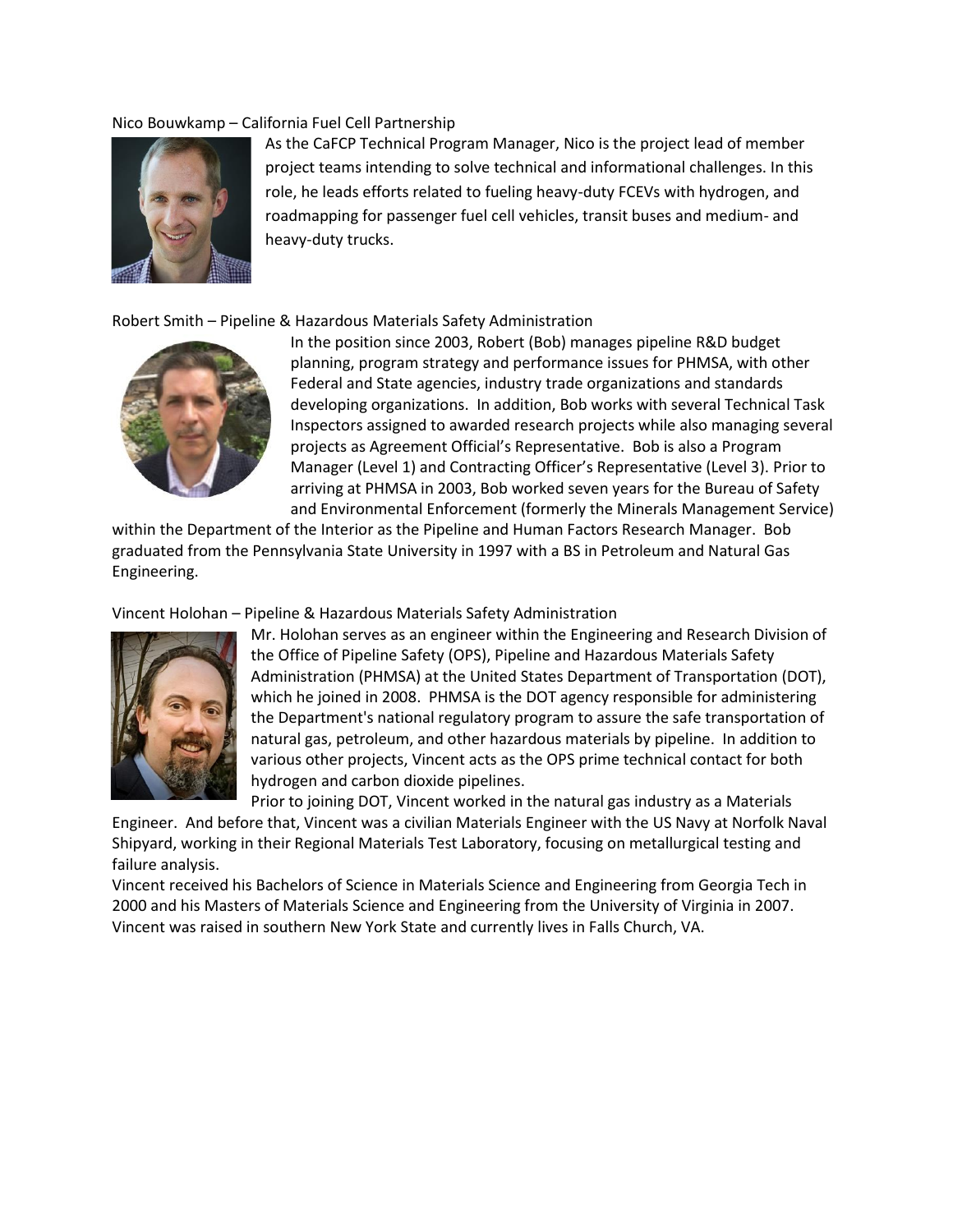### Nicolas Huerta – Pacific Northwest National Laboratory



Nicolas Huerta is a research scientist and team lead within the Pacific Northwest National Laboratory's (PNNL) Energy & Environment Directorate. He has a background in combining laboratory experiments with numerical simulation to understand complex and coupled processes in subsurface energy systems. Specifically, his research interests involve understanding well integrity, assessing geologic carbon storage risks, developing web-based visualization tools for complex spatial/analytic data to provide decision support at environmental

remediation sites, and more recently in advancing subsurface hydrogen storage. Dr. Huerta is PNNL's lead on the Dept. of Energy Office of Fossil Energy and Carbon Management's Subsurface Hydrogen Assessment, Storage, and Technology Acceleration (SHASTA) project.

## Tim Reichwein – Lane Power & Energy Solutions, Inc.



As Executive Vice President, Tim leads the pursuit, planning and execution of engineering and Engineer-Procure-Construction Management (EPCM) projects for hard rock and salt storage caverns and cavern facilities. Tim has more than 45 years' experience in the storage cavern industry, including service with oil and gas operators, consulting engineering firms and construction organizations. He has performed both national and international projects. A Life Member of the American Society of Mechanical Engineers (ASME), he holds Bachelor's and Master's Degrees in Construction Management.

## Mariel Schottenfeld – Air Products



Mariel started her career in a geomechanics laboratory, working with physical models of San Andreas (strike-slip) Fault variables. From there, she went into mining as a structural geologist. Mariel worked with the Nevada Copper Co.'s Pumpkin Hollow Deposit, restoring normal faults around the area in search of new ore deposits. Next, she went to ExxonMobil, where she continued working in structurally complex basins in the Brazil Pre-Salt, Gulf of Mexico, and the Rocky Mountains. Mariel worked in Exploration, Research, and Production units. While she was with ExxonMobil, Mariel was the Lead Geologist on the LaBarge Carbon Capture project. Mariel is now with Air Products as the company's Senior Geologist, working with our Subsurface Technology teams on CCUS projects and their related components, such as Geological Hydrogen Storage opportunities.